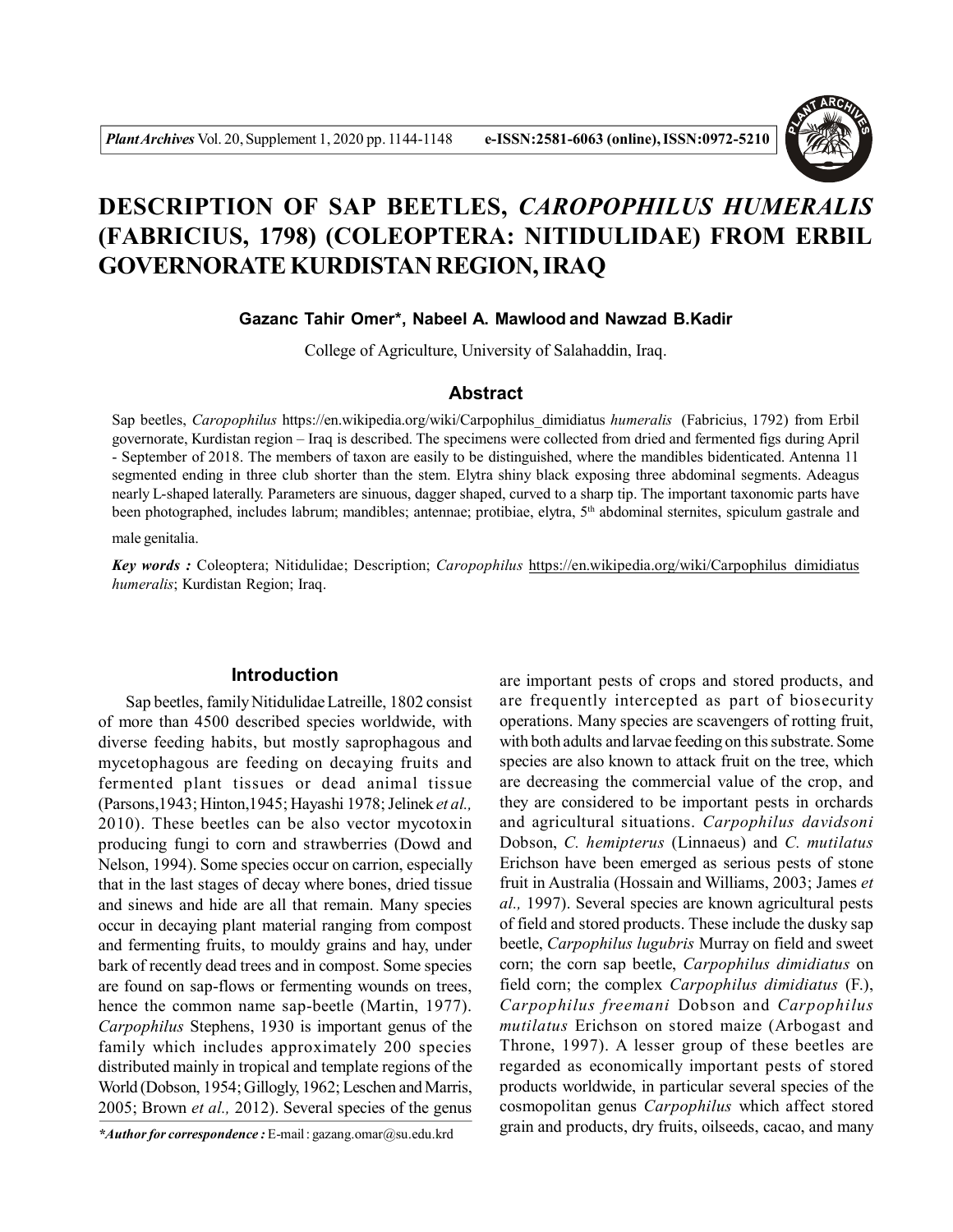other commodities (Audisio, 1993; Artigas, 1994; Jelinek *et al.,* 2016). Some species, like *C. mutilatus* Erichson, *C. hemipterus* and *C. dimidiatus*, are relevant in food industry when developing in accumulations of fruits because of the indirect damage, and they can cause as vectors of fruit diseases that seriously spoil the stored product (Leschen and Marris, 2005; Barth *et al.,* 2009). *Carpophilus humeralis* (Fab.) is an agricultural pest in many of the warmer parts of the world. It feeds on ripe fruit, transmits plant disease, and contaminates commercial products (Connell, 1981). The classification of the genus is confusing because there is no global treatment of the group, apart from world catalogue of then 191 know species by Williams *et al.*, (1983). There are six subgenera in Palearctic region (Jelinek, 2005), but all species have not been placed into these grouping. In Iraq, Derwesh (1965) indicated three species, which include *Carpohilus hemipterus* (L.), *C. fumatus* Boh. and *C. dimidiatus* (Fabricius). Al-Ali (1977) recorded four species, involving *Carpohilus. hemipterus* (L.); *C. dimidiatus* (Fabricius); *C. obsoletus* Erichson and *C. lingneus* Murr.

#### **Materials and Methods**

The specimens were collected from dried and fermented figs in different localities at Erbil governorate, Kurdistan region – Iraq during April - September of 2018. The specimens were placed in boiling water for 10-15 minutes to soften their parts. Then the parts were separated and put in 10% KOH then placed in water bath for 10-15 minutes. After that placed in distilled water for 2-3 minutes in order to neutralize the alkali. These parts are placed in ethyl alcohol 25% and dissected under binocular microscope. The measured proportions of body parts are given in points of an eyepiece linear micrometer in a binocular microscope (Lane and Crosskey, Khalil *et al.,* 2018). Taxonomic identification was done using keys and descriptive comparative works on *Carpophilus* published by nitidulid experts, mainly: (Hinton, 1945; Dobson, 1954; Prado, 1987; Audisio, 1993; Leschen and Marris, 2005 and Jelinek *et al.,* 2010). Males was treated in hot 10 percent potassium hydroxide solution for three hours to facilitate this section. Mouthparts, eighth abdominal sternite, Spiculum gastrale and genitalia were dissected out under a binocular microscope. These structures were washed by distilled water, and transferred to 70 percent ethyl alcohol. The habitus and important parts have been photographed through a digital camera (Canon Digital IXUS 9515). Studied and identified specimens are deposited in the plant protection museum at College of Agriculture-University of Salahaddin. The species was confirmed by the help of Prof. Dr. Hussam Aldin Abdullah From College of Agriculture, Baghdad University and Asist. Prof. Dr. Hanna Hani Al-safar in Iraq Natural History Research Center and Museum – University of Baghdad.

## **Results and Discussion**

*Carpophilus humeralis* (Fabricius) 1798.

Synonymes

*Nitidula humeralis* Fabricius, 1798. Ent.Syst.Suppl., 74

*Brachypterus picinus* Boheman, 1851. Boheman, Ins.Caffr. 1(2):560.

*Carpophilus rickseckeri* Fall, Trans. Amer. ent.Soc., 36:124.

*Carpophilus foveicollis* Murray, 1864

#### **Description**

#### **Body (Male) Figs. (1 a,b and c)**

Oval, shining black, subflattend dorsally and moderately convex ventrally. Length 2.7 - 4.1 mm and breadth 1.6-2.2 mm.

#### **Head**

Head black, broad but distinctly narrower than the pronotum with a rounded shallow high densely of punctures about 2.5 times as coarse of facets of eye. Eyes prominent, dark brown, rounded 0.2-0.3 mm long. Clypus indistinct, slightly porrect. Labrum (Fig. 2 a) brown, bilobed, nearly rounded, posterior margins densely dark yellow setose. Mandibles (Fig. 2b) symmetrical, heavily sclerotized, bidenticated, outer dentics 2 times as long the inner, dorsal surface bare. Maxilla (Fig. 2c) browdark brown moderately sclerotized, lacinia yellow, broad and rounded at tip with densely dark yellow setose, maxillary palps dark brown,  $4<sup>th</sup>$  segment cylindrical, bare 3 times as long as the  $3<sup>rd</sup>$  segment. Labium brown,  $3<sup>rd</sup>$ segment of labial palps cylindrical shaped 2 times as long as 2nd. Antenna (Fig. 2d) brown - dark brown and 0.7- 1.1 mm long, consist of 11 segments ending in three club shorter than the stem; and the segments are sparsely dark brown setose. The 1<sup>st</sup> is enlarged and often widened on the outside, 1.8 times as long as 2nd segment; 2nd and 3 rd segments cylinderical, 2nd about 1.2 times as long as  $3<sup>rd</sup> segment$ ; 9<sup>th</sup> and 10<sup>th</sup> segments cup shaped, 9<sup>th</sup> 1.2 as long as  $10^{th}$ ; 11 segment sub-triangle as long as  $9^{th}$ segment. Antennal grooves moderately deep and convergent.

## **Thorax**

Pronotum shiny black, moderately convex as broad as the elytra, it is broadest at the base,1.6-2.1mm long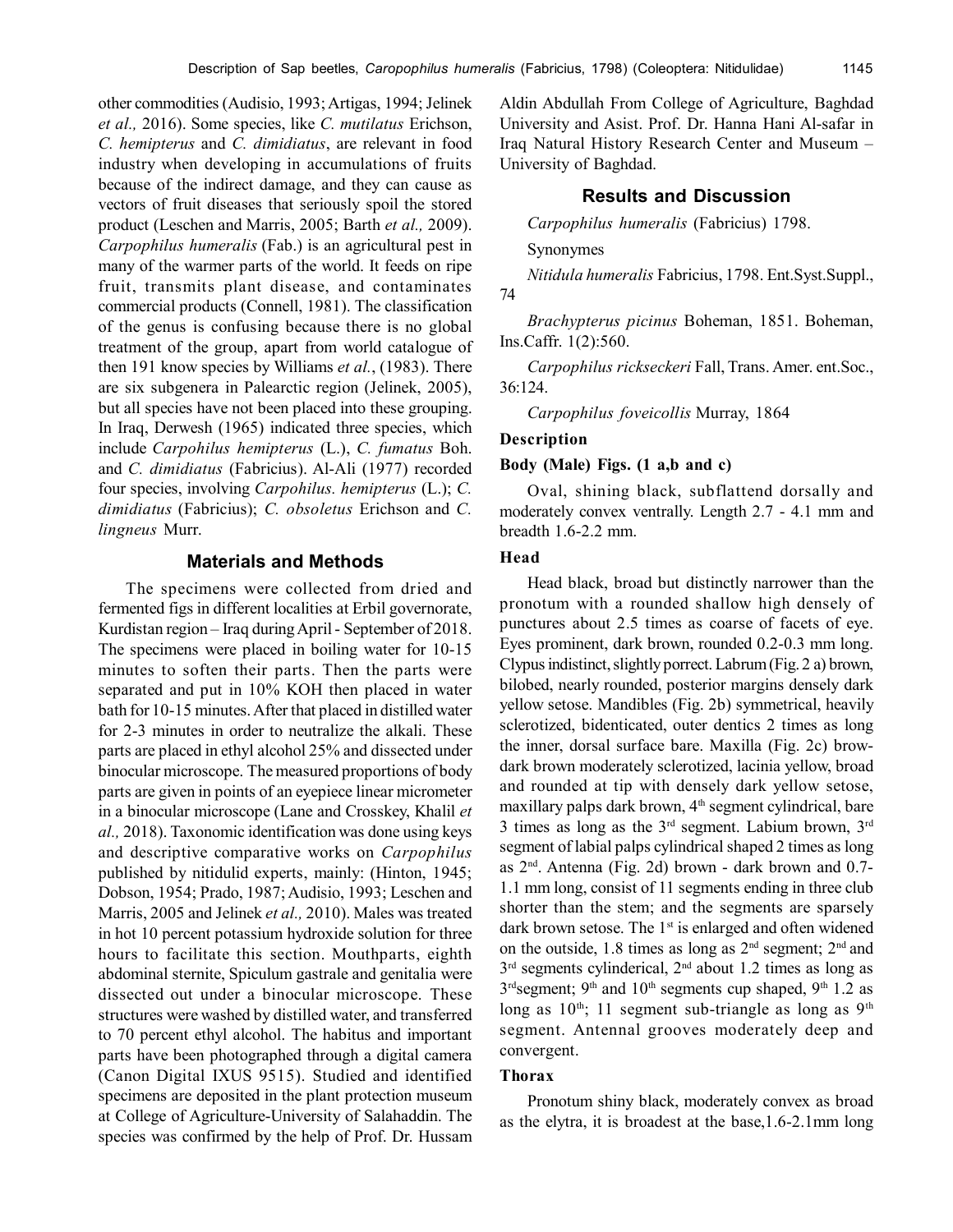and much broader than the long. Lateral margin moderately arcuate when seen from side, with apical part twice as thick as basal. Surface with punctures is slightly deeper than those of head. Scutellum shiny black, triangle shaped; 2/3 of apical contains small punctures. Elytra (Fig. 2f) shiny black, nearly rectangular, 1.4- 1.8 mm long and 0.9- 1.2 mm breadth exposing three abdominal segments. Apical margin of elytra with small yellow round spot, surface densely punctate like pronotum with short, black moderately dense of setae. Hind wings hyaline. Prosternum rectungule, shiny black, with coarsely punctures densely than the pronotum. Prosternal process widened and rounded posteriorly, reaching the mesosternum. Mesosternum trapezoidal without medial longitudinal carinae. Metasternum nearly rectangular 0.5- 0.7 mm long, with medial longitudinal carinae. Legs are brown short, fore coxa (Fig. 2e) conical, fore femur nearly cylindrical, expanded at the middle, protibia triangle shaped, and apical part contains two small spurs and 3-4 short spines. protarsal 5 segmented.  $1<sup>st</sup> - 3<sup>rd</sup>$  segments are cup shaped and densely yellow fine setose. The 4<sup>th</sup> segment is the smallest; while  $5<sup>th</sup>$  segment long tubular, 3 times as long as the  $3<sup>rd</sup>$ . fore claws are simple, long, weak and slightly curved. Middle legs are resemble to fore legs except coxa, which is oval shaped, mesotibia cyliderical and longer. Hind legs are resemble to fore legs except, metacoxae, as they are bot shaped, metatibia cyliderical and longer.

## **Abdomen**

Abdomen shiny black, with 5 visible sternites.  $1<sup>st</sup> - 4<sup>th</sup>$ abdominal sternite transverse, anterior and posterior edge nearly striate. The 4<sup>th</sup> sternite is the longest about 3 times as long as  $3<sup>rd</sup>$  sternite. Posterior margin of  $5<sup>th</sup>$  sternite (Fig. 2i) is a round deep depression occupying of middle, the sternites with dense, fine pale yellow setae. In dorsal view, there are seven abdominal visible tergites, three of apical tergites (including pygidium) are exposed. Tergits  $1<sup>st</sup>$  -6<sup>th</sup> are transverse,  $1<sup>st</sup>$  -4<sup>th</sup> tergites are subequal in length.  $6<sup>th</sup>$  tergite 1.2 as long as  $5<sup>th</sup>$ . Pygidium cup shaped, apical margin oval. 8th tergite bot like, heavily sclerotized, surface with dense small dark brown setae. Spiculum gastrale (Fig. 2h) dark brown nearly inverted cup shaped, apical part sticky shaped equal in length with basal part.

## **Male genitalia (Figs. 2 h, i and j)**

Aedeagus in lateral view (Figs. 2 h and i) browndark brown, 0.6 -0.9 mm long, nearly L-shaped. Parameres are sinuous, dagger shaped, heavily sclerotized, gradually curved to a sharp tip, distal part with short dark brown setae on both inner and outer margins; aedegal apophysis narrow and slender, wide at base, 0.9-1.2 mm; inner sac very long, 7-3.2 mm and tubular shaped, curved, more wavy on posterior half, and plate in inner sac is elongated oval. Dorsal view (Fig. 2j): Parameres elongated oval, apex pointed, sides are subparallel, apical margin with high density of short dark brown setae; phallobas V-shaped. Median lobe parallel to paramers, finger shaped, apical part acute.

## **Female**

Visually is similar to the male except as follows : The posterior margin of 5<sup>th</sup> sternite is rounded without



(a) (b)



**Fig. 1:** *Carpophilus humeralis* ( Fabricius ) 20X a. Dorsal view b. Lateral view c. Ventral view depression. Apical margin of pygidium is strait.

# **Acknowledgements**

We wish to express our sincere gratitude to Prof. Dr. Hussam Aldin Abdullah from College of Agriculture, Baghdad University and Asist. Prof. Dr. Hanna Hani Alsafar in Iraq Natural History Research Center and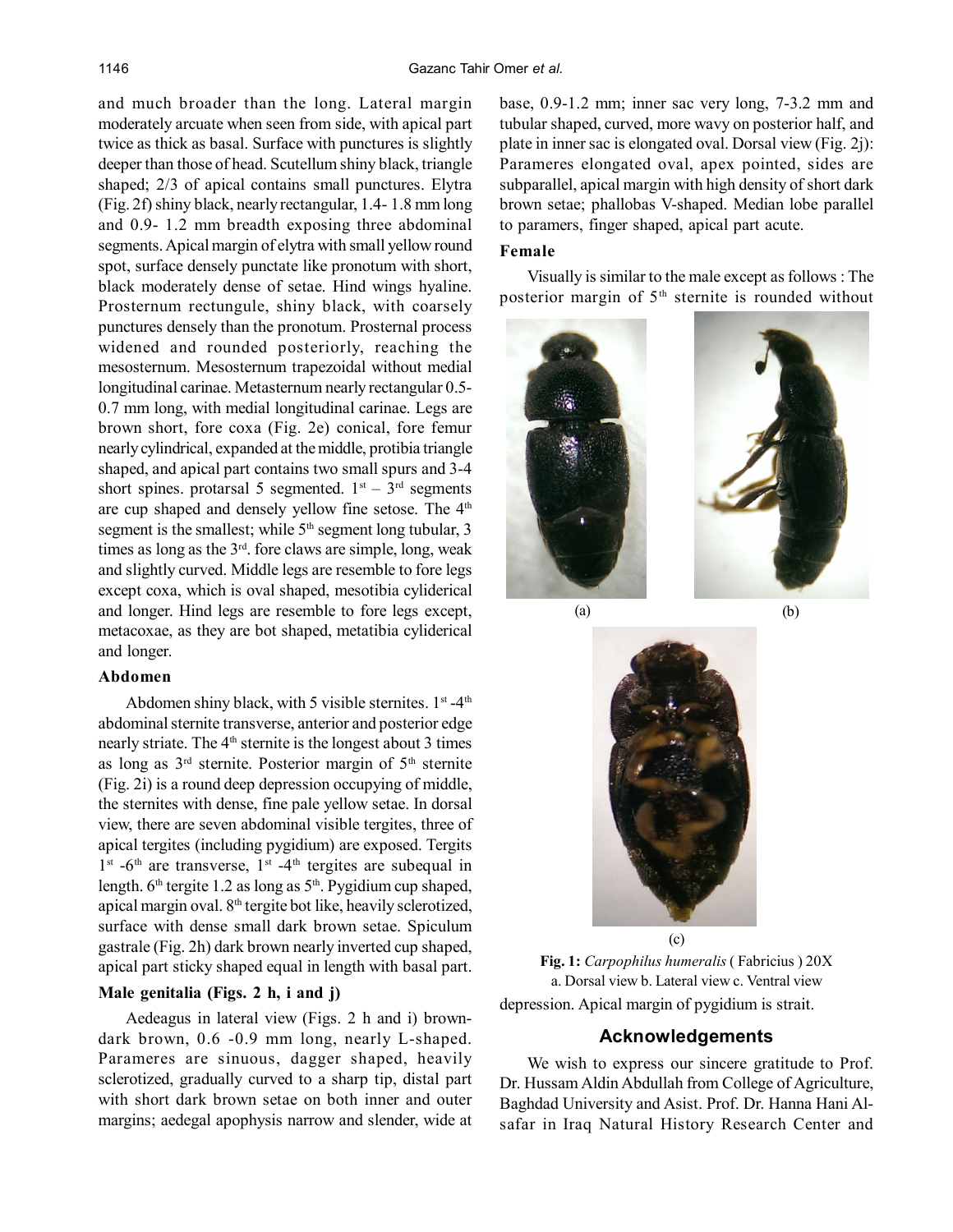

**Fig. 2:** *Carpophilus humeralis* (Fabricius)

a. Labrum b. Mandible c. Maxilla d. Antennae e. Fore leg f. Elytra g. 5th Abdominal sternites h. Spiculum gastrale i. Aedeagus( lateral view) j. Aedeagus (Lateral view) k. Aedeagus(Dorsral view) (Scale bars; All figures = 0.5mm except Fig. J = 0.25mm)

Museum – University of Baghdad for their helps to confirm the species.

### **References**

- Al-Ali, A.S. (1977). Phytophagous and entomophagous insects and mites of Iraqi Natural History Research Center, Publishing, **33:**142.
- Abogast, R.T. and J.E. Throne (1997). Insect infestation of farm stored maize in South Carolina; Towards characterization of a habitat. *Journal of Stored Products Research*, **33(3):** 187-198.
- Artigas, J.N. (1994). Entomología econ\_omica: Insectos de inter\_es agrícola, forestal, m\_edico y veterinario (nativos, introducidos y susceptibles de ser introducidos),vol. 2. Ediciones Universidad de Concepci\_on, Chile.
- Audisio, P. (1993). "Coleoptera Nitidulidae Kateretidae". In: Fauna d'Italia. Ed. by Calderini. Vol. 32. Bologna: Calderini.
- Barth, M., T.R. Hankinson, H. Zhuang and F. Breidt (2009). Microbiological spoilage of fruits and vegetables. In: Sperber, W.H., Doyle, M.P. (Eds.), Compendium of the Microbiological Spoilage of Foods and Beverages, Food Microbiology and Food Safety. Springer Science